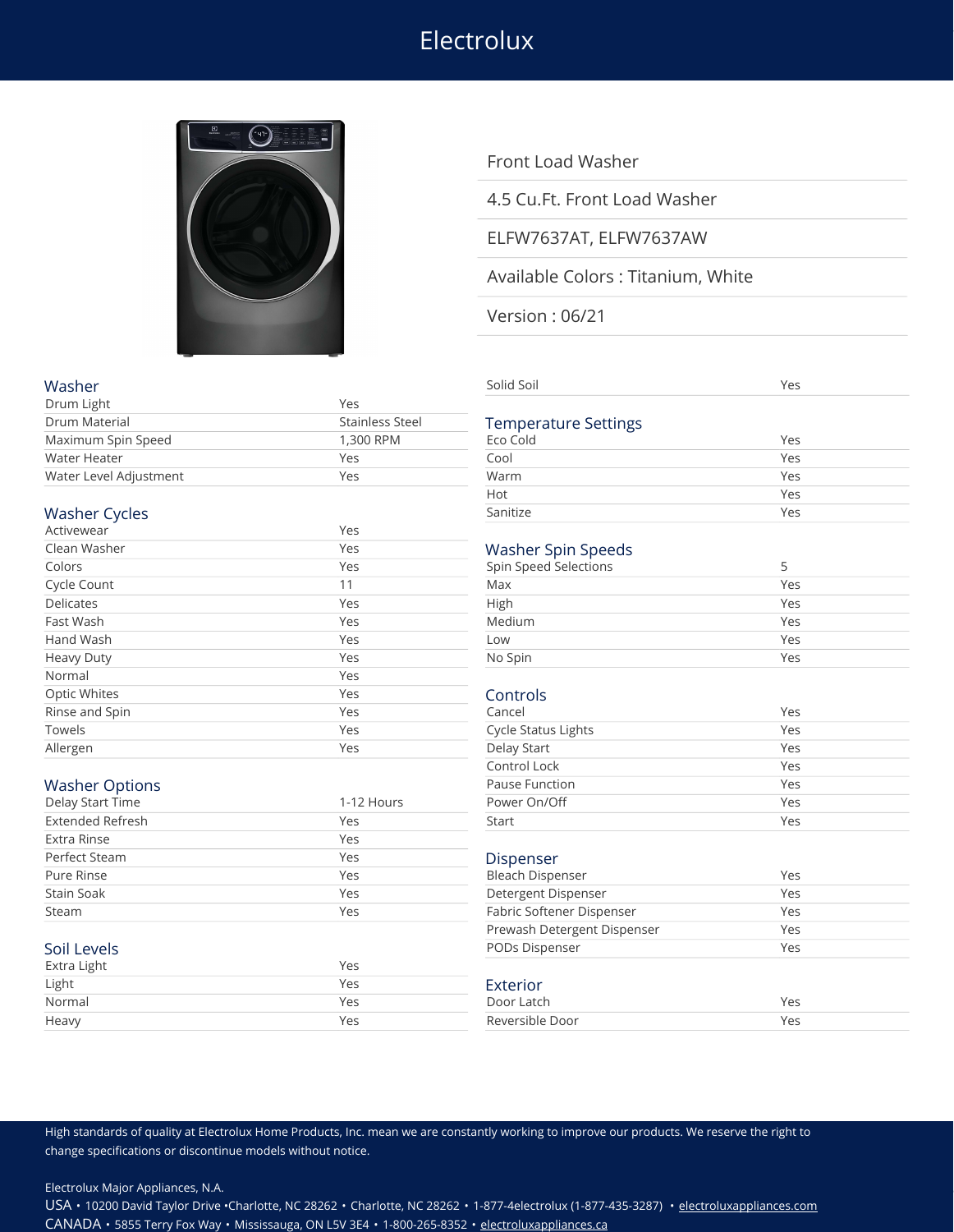# Electrolux

# 4.5 Cu.Ft. Front Load Washer ELFW7637AT, ELFW7637AW

# Version : 06/21

| Dimensions and Volume               |               |
|-------------------------------------|---------------|
| Height                              | 38"           |
| Width                               | 27"           |
| Depth                               | 32"           |
| Washer Drum Capacity                | 4.5 Cu. Ft.   |
|                                     |               |
| <b>Electrical Specifications</b>    |               |
| Minimum Circuit Required            | 15 Amps       |
| <b>Voltage Rating</b>               | 120 V         |
|                                     |               |
| Energy Data                         |               |
| Integrated Water Factor             | 3.2           |
| kWh/year                            | 85 kWh        |
| Modified Energy Factor              | 2.92          |
| Water Usage/Year                    | 4,248 Gallons |
|                                     |               |
| Installation                        |               |
| <b>Optional Pedestal</b>            | Yes           |
| Stackable                           | Yes           |
|                                     |               |
| <b>General Specifications</b>       |               |
| Chime On / Chime Off                | Yes           |
| Leveling Legs                       | Yes           |
| Product Weight                      | 217 lbs       |
| Prop 65 Label                       | <b>No</b>     |
| Warranty - Labor                    | 1 Year        |
| Warranty - Parts                    | 1 Year        |
|                                     |               |
| Performance Certifications and      |               |
| Approvals                           |               |
| <b>CEE Tier</b>                     | Tier 2        |
| <b>ENERGY STAR Certified</b>        | Yes           |
| <b>ENERGY STAR Most Efficient</b>   | Yes           |
| High Efficiency                     | Yes           |
|                                     |               |
| Safety Certifications and Approvals |               |

| UL Listed                          | Yes |
|------------------------------------|-----|
| NSF Certified                      | Yρς |
| Sanitization and Allergy Reduction | Yes |

High standards of quality at Electrolux Home Products, Inc. mean we are constantly working to improve our products. We reserve the right to change specifications or discontinue models without notice.

Electrolux Major Appliances, N.A.

USA • 10200 David Taylor Drive •Charlotte, NC 28262 • Charlotte, NC 28262 • 1-877-4electrolux (1-877-435-3287) • [electroluxappliances.com](http://electroluxappliances.com) CANADA • 5855 Terry Fox Way • Mississauga, ON L5V 3E4 • 1-800-265-8352 • [electroluxappliances.ca](http://electroluxappliances.ca)